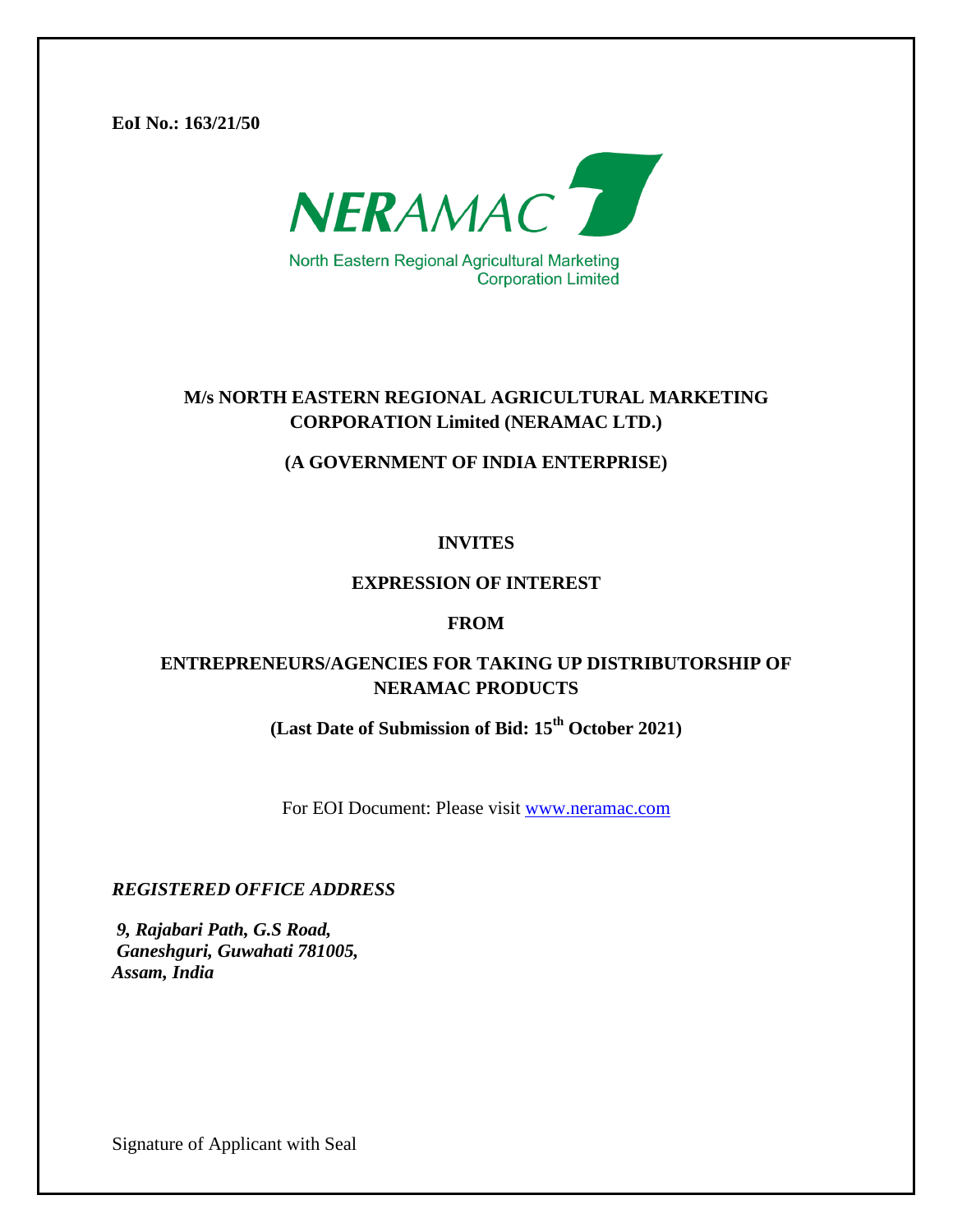#### **EXPRESSION OF INTEREST**

North Eastern Regional Agricultural Marketing Corporation Ltd. (NERAMAC LTD.) invites "Expression of Interest" (EOI) from individuals/ entrepreneurs/ agencies/ for taking distributorship of NERAMAC Products in accordance with the terms & conditions set up in this document.

NERAMAC Ltd shall be the "Client" and the successful applicant executing the agreement shall be known as the "Distributor". Interested party fulfilling the eligibility criteria may download the EOI Document/Form from NERAMAC LTD"s website: www.neramac.com.

The interested agencies may submit their EOI addressed as below with superscription **"EOI Distributorship of NERAMAC Products"** along with Fees of Rs. 1000/-.

To,

The Managing Director, NERAMAC LTD. Ltd. 9, Rajbari Path, G.S Road, Guwahati – 781005, Assam,

Fees of Rs. 1,000/- should be submitted online through NEFT in favour of NERAMAC LTD. Account No: 10566982782, IFSC Code: SBIN0000221, Bank Name: State Bank of India, Branch Name: New Guwahati Branch, Bamunimaidam or DD in favour of NERAMAC LTD. Ltd. It is made clear that without the prescribed fee, EOI will not be considered. Receipt must be enclosed if payment is made online.

Contact person:-

Arjun Bhorali, Shankar Nath AGM-Marketing AGM-Marketing AGM-Marketing AGM-Marketing AGM-Marketing AGM-Marketing AGM-Marketing AGM-Marketing AGM-Ph. No :9435194788 Ph. No: 8638995055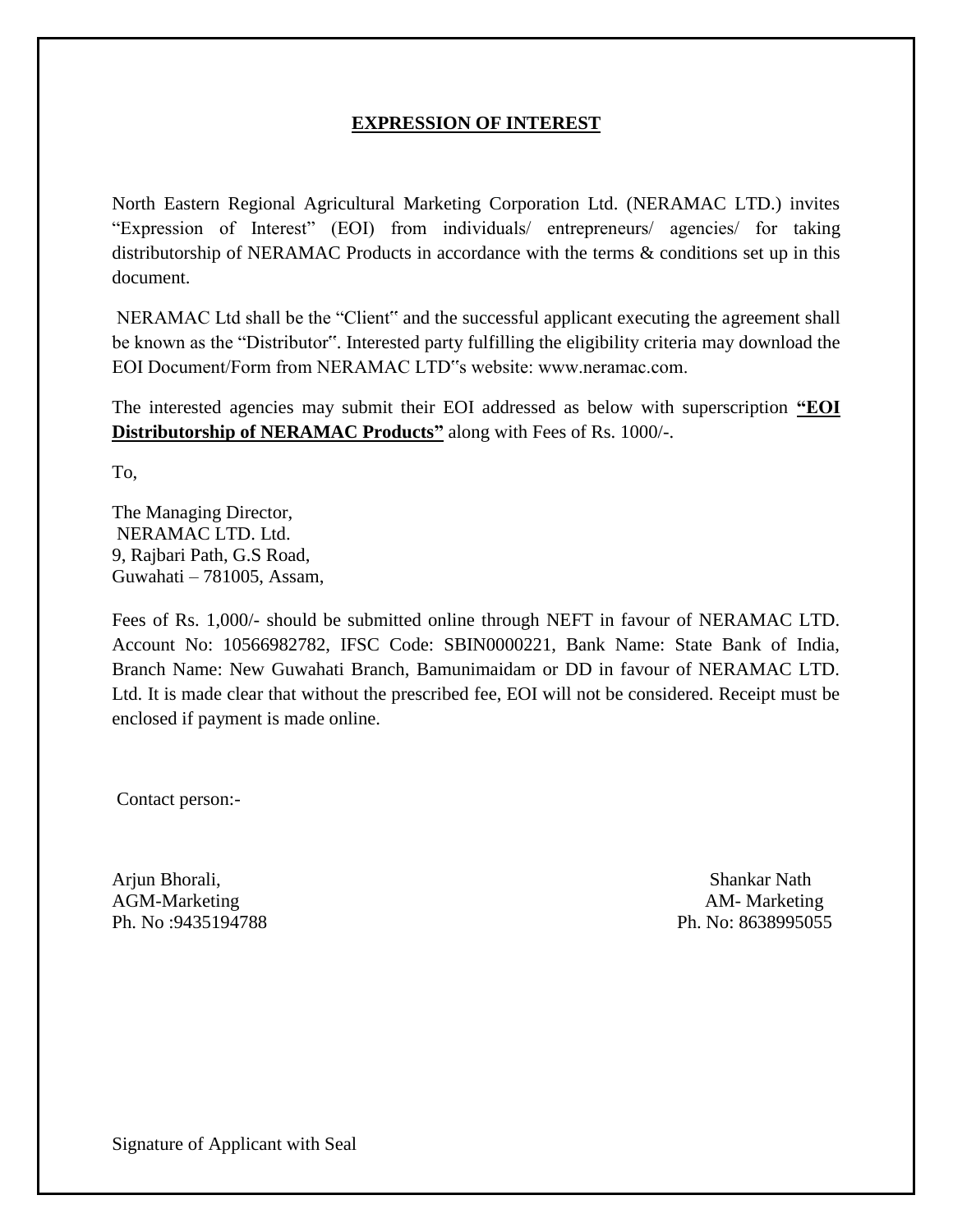#### **A. INTRODUCTION**

North Eastern Regional Agricultural Marketing Corporation Ltd. (NERAMAC LTD) is a Government of India Enterprise under the administrative control of the Ministry of Development of North Eastern Region (DoNER), Government of India, New Delhi. It is working for the development and marketing of Agri - Horticulture products within and outside the North Eastern Region of India.

NERAMAC Deals in fresh fruits, vegetables, cut fruits, cut vegetables, fresh fruit juices, groceries, processed and packaged products of the region like cereals, spices, GI products, traditional (Ethnic) food items, Minor Forest Products (MFP), NERAMAC branded products and NERAMAC co-branded products.

### **B. INSTRUCTIONS TO BIDDERS**

- a) Interested parties are required to read carefully the contents of this document and are expected to examine all instructions, forms, terms and conditions in the EOI documents. Failure to furnish all the information required as per the EOI document or submission of EOI not substantially responsive to the EOI documents in every respect will be at the Bidders" risk and may result in rejection of the EOI.
- b) It shall be deemed that by offering EOI , the intended party has:
	- i. Made a complete and careful examination of the bid and the bidding documents ;
	- ii. Received all relevant information from NERAMAC LTD. and satisfied itself about all matters, things and information hereinabove necessary and required for bidding;
	- iii. Acknowledged and agreed that ignorance of any of the matters hereinabove shall not be a basis for any claim for compensation, damages, claim for performance of its obligations, loss of profits, etc. from NERAMAC LTD. ;
- c) Interested party should submit the EOI strictly as per EOI form provided in the document for technical bid. Bid of only that party shall be considered for evaluation who accepts the terms and conditions of the tender. Conditional tender shall be treated as null and void.
- d) Eligible selected party/parties shall have to sign an Agreement with NERAMAC LTD. after completion of selection process.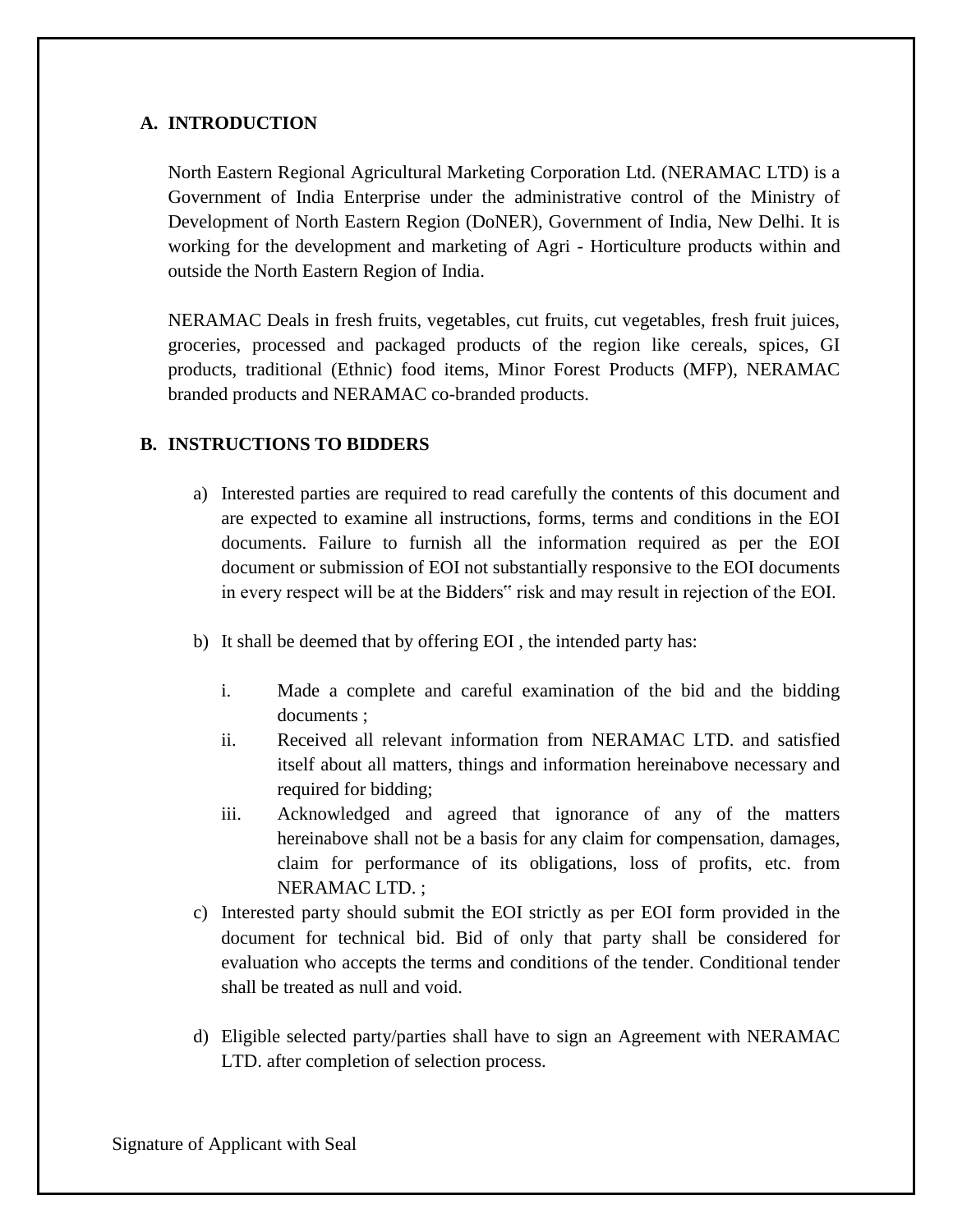- e) Any corrigendum including extension of date or change of date for submission of the tender shall be published only on the website and that shall be deemed to have been seen by the bidders.
- f) All the papers of EOI document with terms and conditions should be duly signed by the Bidders on each page as a token of acceptance of all the terms and conditions.
- g) At any time prior to the proposal due date, NERAMAC LTD. Ltd. may, for any reason, whether at its own initiative or in response to clarifications requested by a Bidder, modify the EOI document. Any modification thus issued will be informed to all the prospective bidders by notifying on NERAMAC LTD."s website www.neramac.com. Such modification will be binding upon all bidders participating in EOI process.

#### C. **GENERAL TERMS AND CONDITIONS:-**

The interested agencies shall submit the following details along with the application form:

- i) A brief profile of the agency. Technical competence of the nodal person of that agency shall be attached along with the application.
- ii) Previous experience in running successful distributorship business, preferably in FMCG sector.
- iii) A detailed business plan for planned business operation & expansion.
- iv) The applying agencies shall clearly state the location outlets (town / city) where they are interested in setting up and operating the distributorship.
- v) Each Distributor to pay a security deposit to NERAMAC Ltd., against which NERAMAC branded and co-branded products, would be supplied for sale Ltd. This amount would vary depending on location
- vi) Distributors are entitled to a maximum of 20% margin for selling NERAMAC branded products in the market. This margin covers retail margin, logistics  $\&$ distribution cost along with profit margin of the distributor.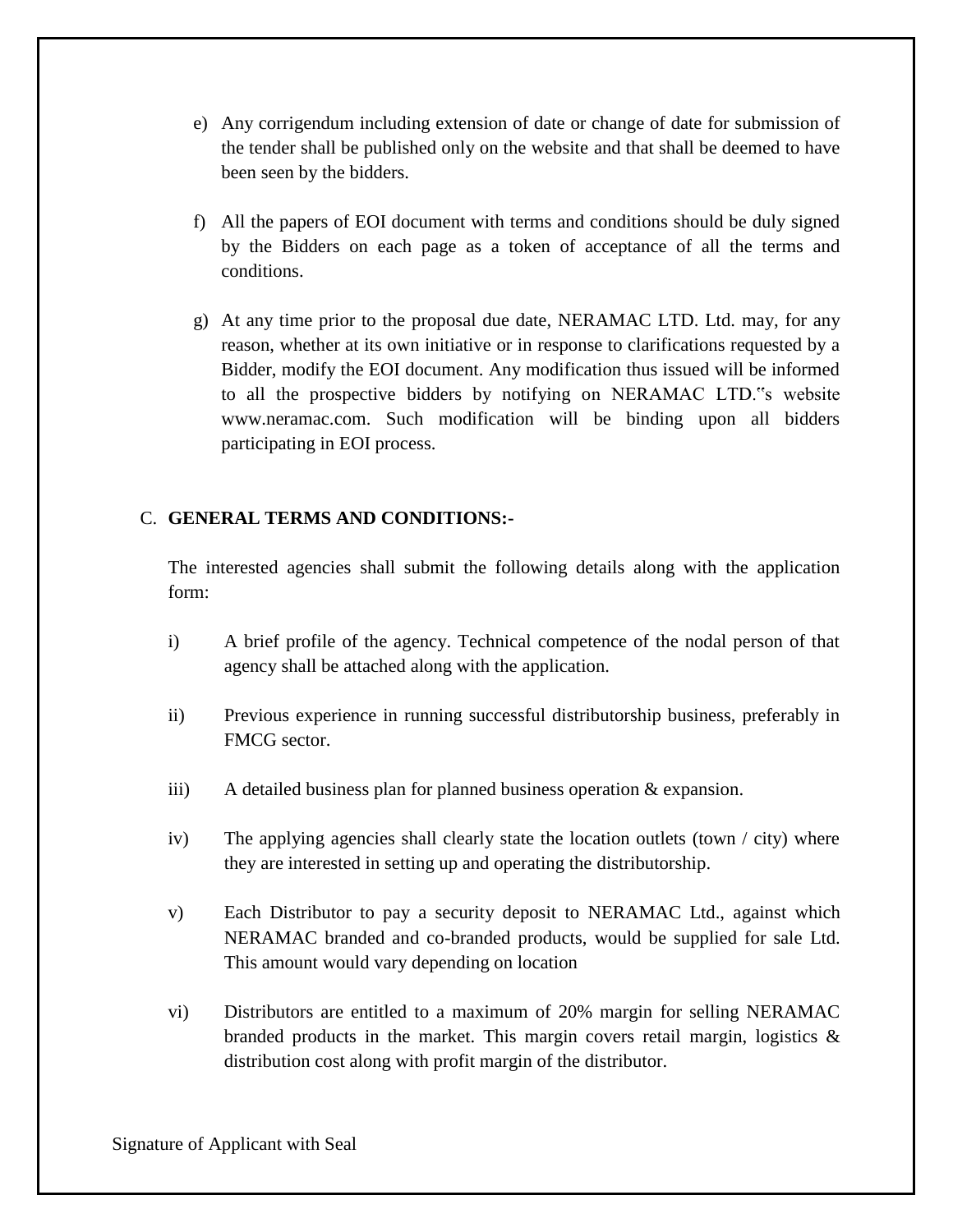- vii) Packaged products for non Guwahati distributors shall be shipped from source market to destination market. Distributors shall be responsible for collecting the stocks from the local transporter on their own expense.
- viii) Any loss or damage of the NERAMAC Products while in the possession of Distributor shall be borne by the Distributor exclusively.
- ix) Selected Distributor shall sign an Agreement with NERAMAC after completion of selection process and issue of Letter of Acceptance (LOA).
- x) Distributor has to obtain all necessary statutory license required for running the business from local/other authorities.
- xi) To provide as reasonably necessary all labour and professional, supervisory and managerial personnel as are required to operate and maintain the Distributorship.
- xii) No Sub-license/ Mortgage/ lien shall be created by the Distributor against the Distributorship
- xiii) Distributor shall stock and sell entire range of NERAMAC products at all time.
- xiv) Security of stocks is the responsibility of the Distributor.

#### D. **TERMINATION OF AGREEMENT**

- a) The Distributor shall have the option to exit from the Agreement only after a lock-in period of One (01) year from the date of start of execution of the agreement only after complying the exit formalities to be decided by NERAMAC LTD.
- b) NERAMAC LTD. reserves the right to terminate the Agreement upon 90 days written notice to the successful agency in the event :
	- i. Violation of any laws/ clauses of the EOI/ Agreement and the Distributor does not cure such violation within 60 days;
	- ii. Of a material breach by the Distributor in the performance of the Services;
	- iii. Non Performance/Underperformance within the time specified;
	- iv. Becomes insolvent during pendency of the Agreement.
	- v. Persistent in non-compliance of the written instructions of NERAMAC LTD. officials.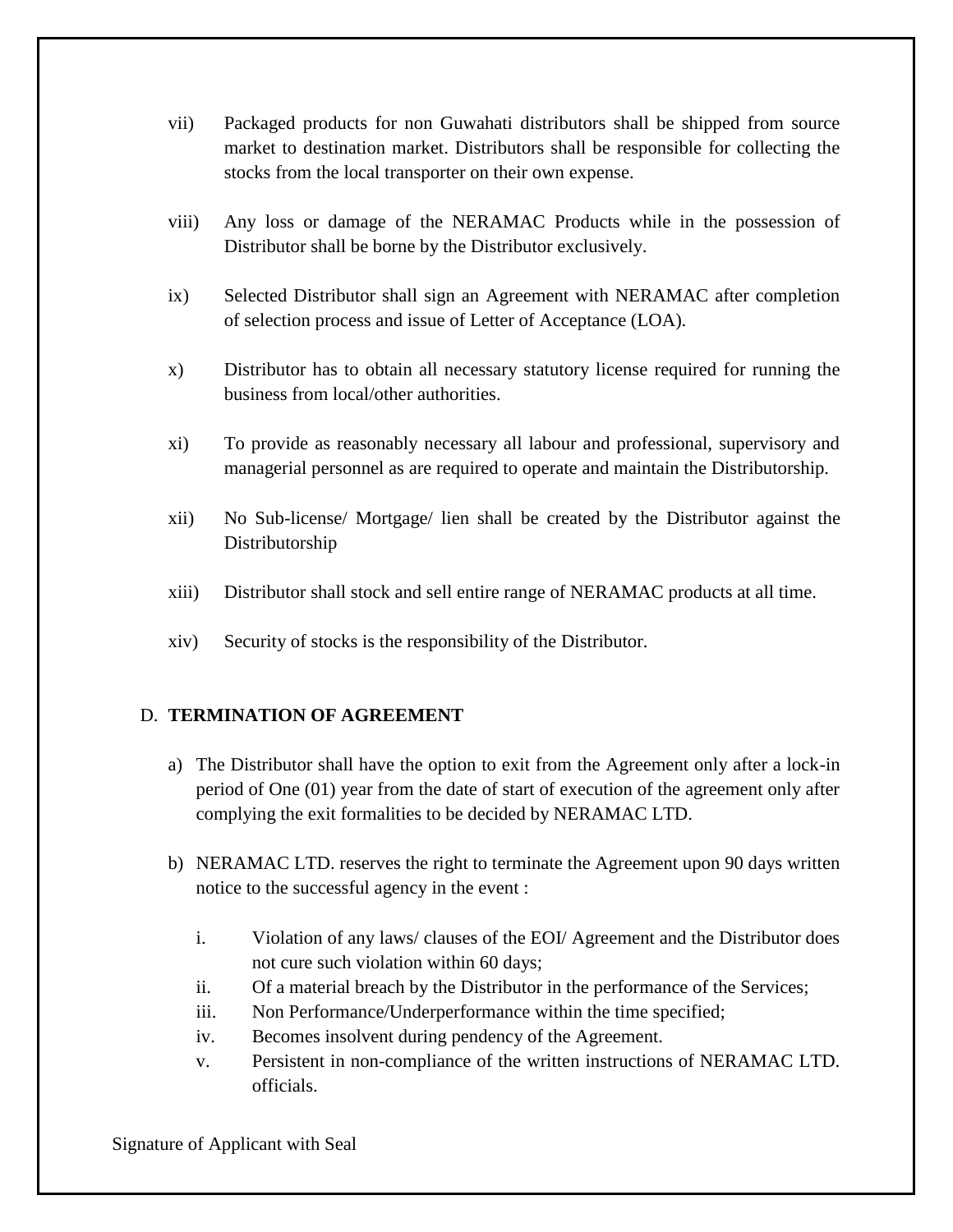- vi. If any representation made or warranties given by the Distributor under this EOI/ Agreement is found to be false or misleading.
- vii. On any other operational ground or any other Administrative Exigencies. Security deposit in all the above cases shall be refunded after deduction if any.
- c) The termination of the Agreement shall not release the Distributor from its obligation to pay any sums owed to NERAMAC LTD. nor from the obligation to perform or discharge any liability that had been incurred prior thereto.
- d) Upon termination of agreement, Distributor shall return any promotional materials of NERAMAC that is in their possession within 15 days of issue of termination letter.

# E. **APPLICABLE LAW, JURISDICTION AND DISPUTE RESOLUTION**

- 1. The agreement shall be constituted and the legal relation between the parties hereto shall be determined and governed according to the laws of Republic of India and only courts at Guwahati shall have the jurisdiction in all matters arising out of and/ or concerning the EOI or the agreement. The aforementioned exclusive and irrevocable jurisdictions of aforesaid courts are irrespective of place of occurrence of any cause of action pertaining to any dispute between the parties.
- 2. In the event of any dispute, difference of opinion or claim arising out of or relating to the agreement or breach, termination thereof, shall firstly be attempted to be settled by prompt and good faith negotiations. If the dispute cannot be settled by mutual negotiations within 30 days from its commencement, it shall be referred to a sole Arbitrator within 120 days by the Competent Authority of NERAMAC LTD. The cost of the Arbitrator shall be borne by both the parties equally and the decision of the arbitrator shall be final and binding on all the parties. The venue of such arbitration shall be Guwahati. It is hereby clarified that during the Arbitration Proceeding the Parties shall continue to perform their respective rights and obligations under the agreement.
- 3. Nothing contained in this clause shall prevent NERAMAC LTD. from seeking interim injunctive relief against the other in the courts having jurisdiction over the parties.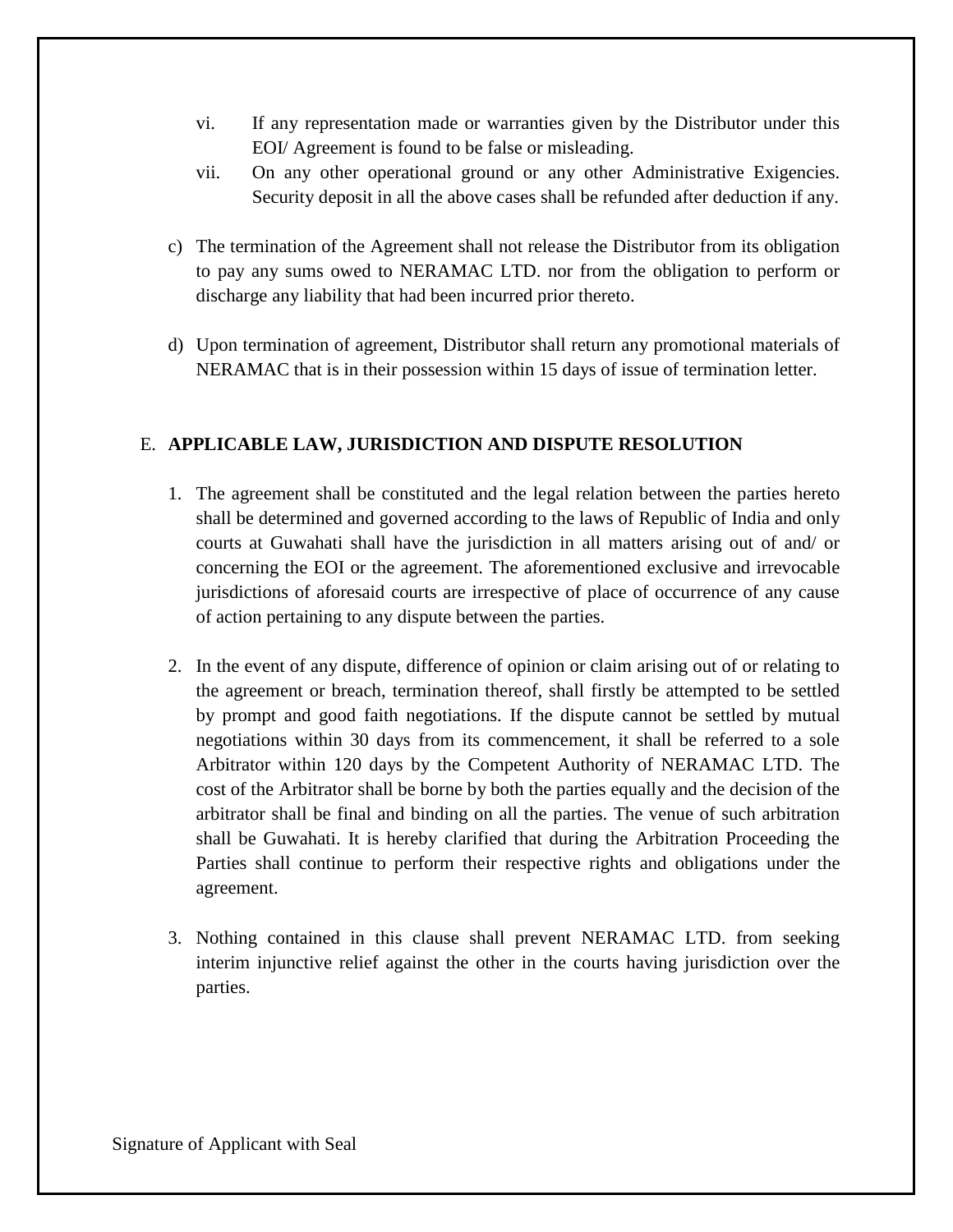#### **UNDERTAKING**:

I/we have gone through the EOI Documents and accepted all the terms and condition of the EOI and bound by the conditions given in the document as well as in the general terms and conditions.

I/ We agree that any EOI may be rejected if the competent authority feels that the response to EOI is not qualified enough for the selected bidder to execute the work.

**Seen, Read and Accepted**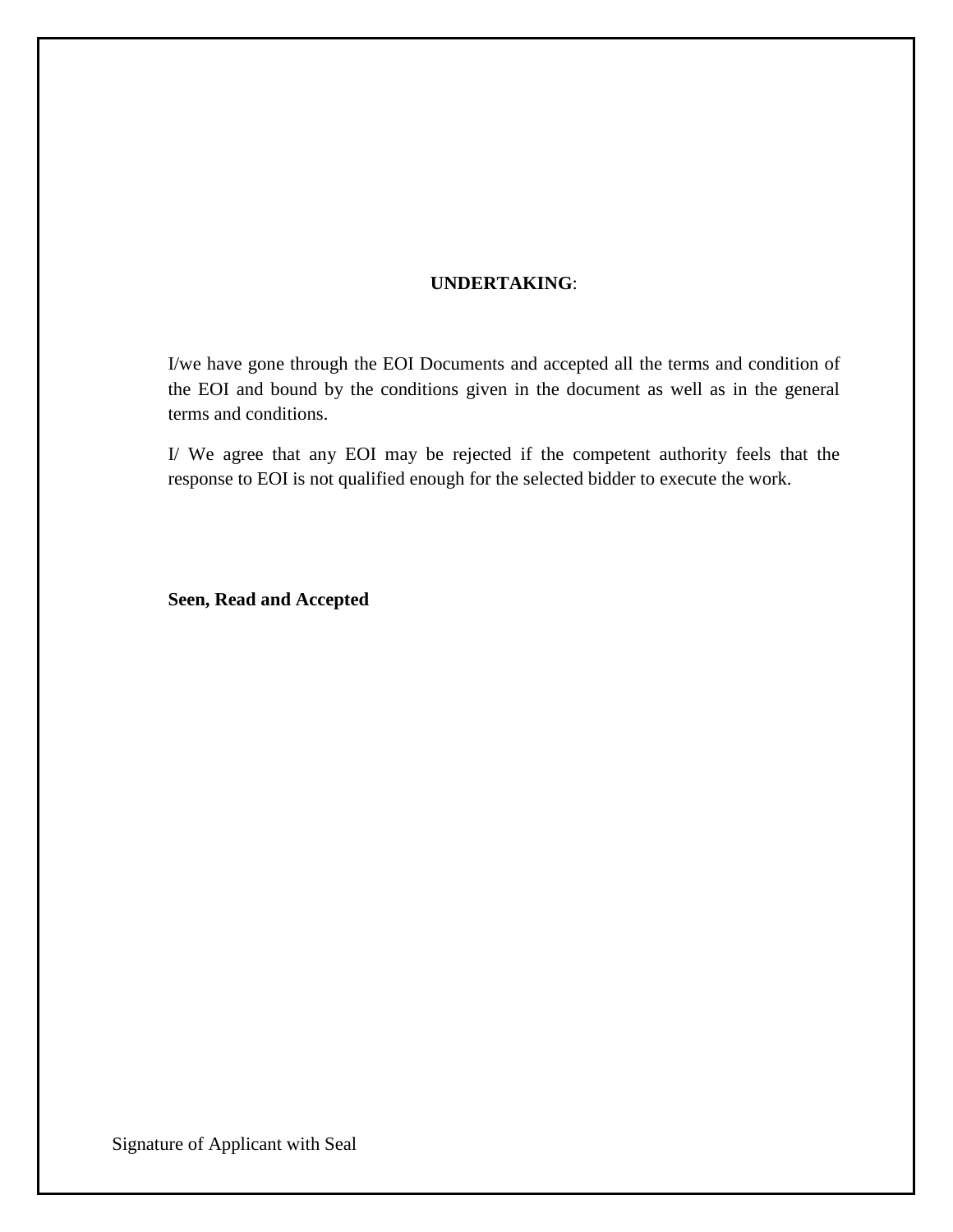**FORM A**

To,

The Managing Director NERAMAC LTD. 9 Rajbari Path , G.S Road Guwahati-781005 , Assam

Subject: EOI for Distributorship of NERAMAC Products.

The undersigned having read and examined in detail all the EOI documents pertaining to your assignment; do hereby express the interest to do the work as specified in the document.

| $\mathbf{1}$   | Name of the Party                                                                                                                                                                                     |  |
|----------------|-------------------------------------------------------------------------------------------------------------------------------------------------------------------------------------------------------|--|
|                | (In Capital Letters)                                                                                                                                                                                  |  |
| $\overline{2}$ | <b>Status</b><br>(Individual/Sole Proprietorship/Registered Firm/<br>Partnership Firm/Registered Co-operative<br>Society/Company incorporated under the Companies<br>Act) (With Proof to be enclosed) |  |
| 3              | Postal Address with PIN no., E Mail & Contact No.                                                                                                                                                     |  |
| $\overline{4}$ | Registered Office Address with registration Number<br>in the name of the applicant or in the name of the<br>applicant company's name. (With Proof to be<br>enclosed)                                  |  |
| 5              | Details of GST Registration with TIN No( if any):<br>Copy to be enclosed                                                                                                                              |  |
| 6              | Details of Trade License<br>Copy to be enclosed.                                                                                                                                                      |  |
| $\overline{7}$ | PAN Card & ADHAAR Card<br>Copy to be enclosed.                                                                                                                                                        |  |
| 8              | FSSAI Certificate.<br>Copy to be enclosed.                                                                                                                                                            |  |
| 9              | Current Portfolio of Companies handled.                                                                                                                                                               |  |
| 10             | <b>Current Portfolio of Products handled</b>                                                                                                                                                          |  |
| 11             | Area of Operation/Locations Covered.                                                                                                                                                                  |  |
| 12             | <b>Outlets Covered/WOD</b>                                                                                                                                                                            |  |
| 13             | Volume of Business (L3Y) in Lks: ITR<br>$2020 - 21'$                                                                                                                                                  |  |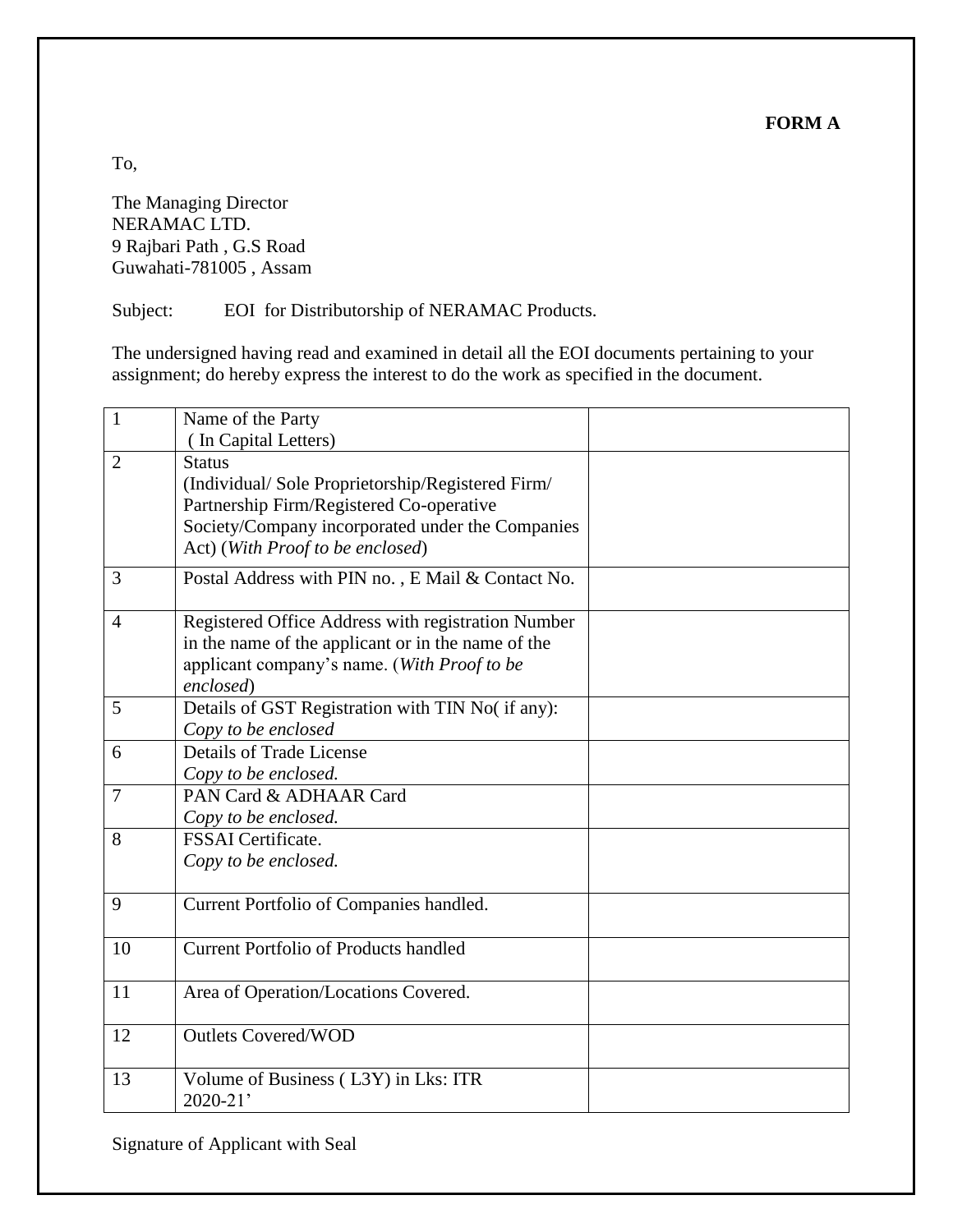|    | $2019-20'$<br>$2018-19'$                                                   |  |
|----|----------------------------------------------------------------------------|--|
| 14 | Period of Operations<br>(DD/MM/YYYY)                                       |  |
| 15 | Size of Godown (In Sq $Ft$ )                                               |  |
| 16 | <b>Manpower Strength</b><br>Field Force:<br>$\mathbf{ii}$<br>Office Staff: |  |

We enclose herewith the following documents of ours:

- Trade License
- Self Attested copy of PAN/GST Registration/FSSAI Certificate/AADHAAR.
- Power of Attorney/Authority Letter to sign on necessary documents.
- $\bullet$  ITR L3Y.
- Proof of existing distributorship stated.

**Please note that Form A should be submitted on the Agency/Firm's letterhead duly sealed and signed by authorized person.**

# **CERTIFICATE**

I/We hereby declare that I/we have carefully read and understood the terms and conditions of the EOI and I/We confirm my/our acceptance to the Terms and Conditions stipulated.

It is hereby confirmed that I/We are entitled to act on behalf of our company / firm / organization and empowered to sign this document as well as such other documents, which may be required in this connection. In the event of my/our failure to abide by any of the Terms and Conditions, the Security amount paid by me/us is liable for forfeiture.

Date:

(Signature of the Bidder) Along with seal/stamp

Name :

Designation: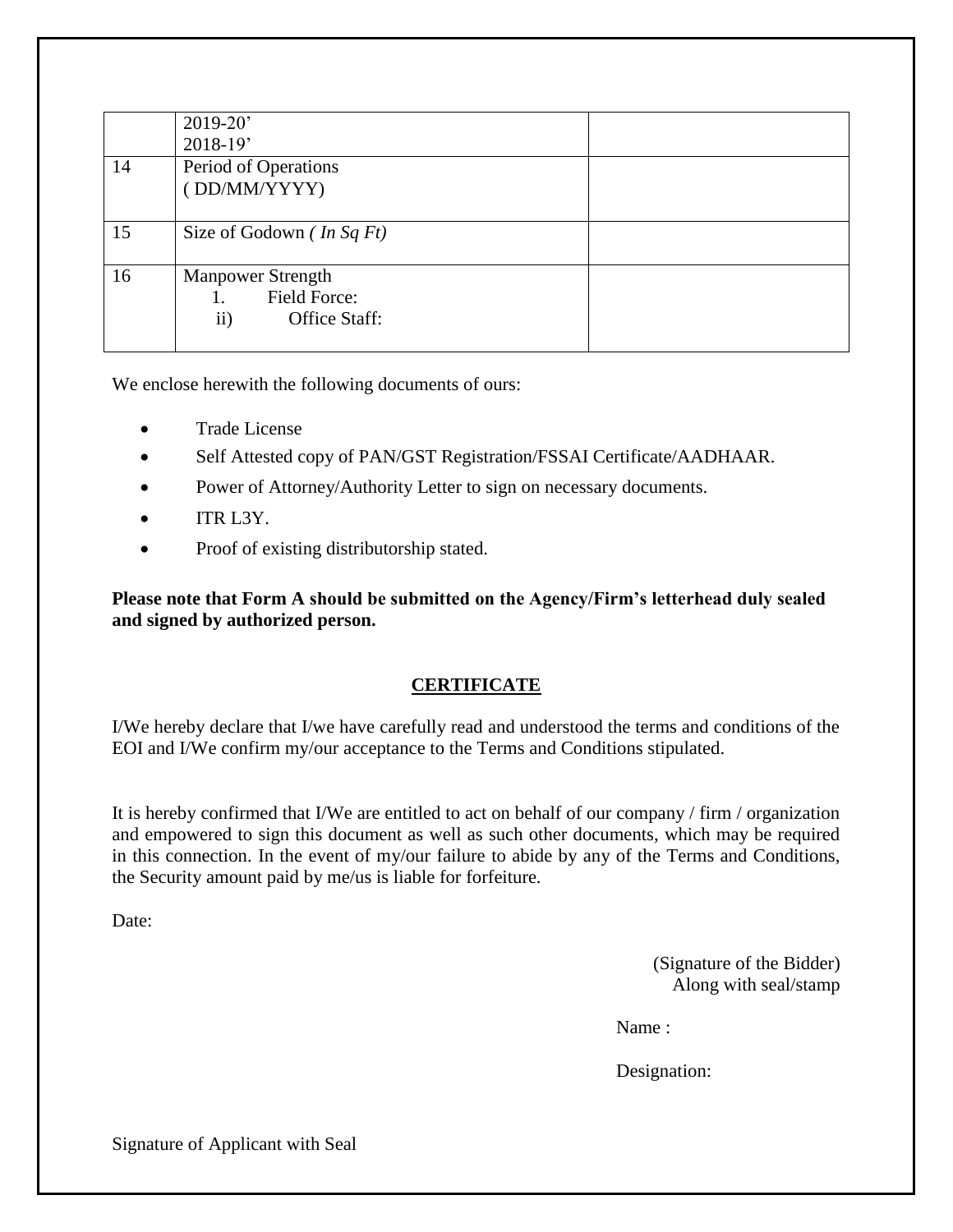# **EXPRESSION OF INTEREST**

| <b>Sl. No.</b> | <b>Location</b> | <b>Partial/Complete</b> |
|----------------|-----------------|-------------------------|
|                |                 |                         |
|                |                 |                         |
|                |                 |                         |

Please answer as Yes/No. If No, duly notarized affidavit and undertaking is to be submitted.

- (a) Whether any criminal proceeding (s) is/are pending against you in any courts in India?
- (b) Have you ever been charged for any unlawful acts?

Why are you interested in a particular city and a particular location that you mentioned above to open up Distributorship?

- I have my own place there;
- I know the city/ town well and found great potential for NERAMAC products;
- Other (Pls. Specify)

#### **Note:**

- 1. Location Columns may be filled in the descending order of Interest
- 2. Partial area distributorship or exclusive distributorship for whole location.

Place:

Date:

(Signature of the applicant)

Seal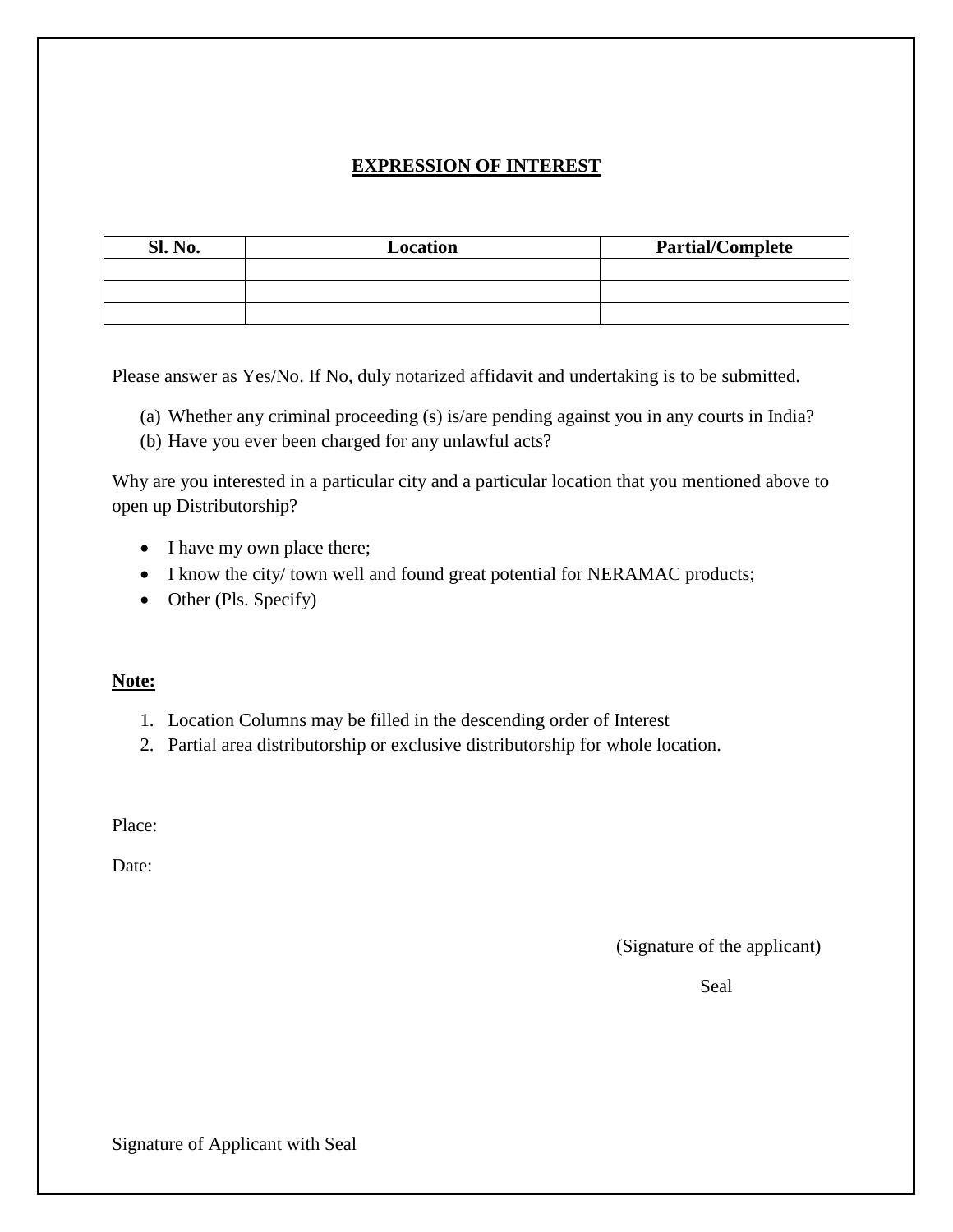### **Affidavit (Duly Notarized)**

### **(To be given by the Bidder on a Non Judicial Stamp Paper of Rs. 10)**

I, ……………… S/o ………………………, aged about ……., Resident of ….………….. working as …………...(insert designation) of the ………………..(insert name of the bidder/consortium member if a consortium), do hereby solemnly affirm and state as follows :

- 1. I am the authorized signatory of …………..(insert name of company/ FIRM/ Agency) (hereinafter referred to as "Bidder") having its registered office at ……………………….. I am duly authorized vide Authority Letter/ Board Resolution dated …………. of the Bidder to swear and depose this Affidavit on behalf of the bidder.
- 2. I have submitted information with respect to our eligibility for taking distributorship of NERAMAC Products as per mentioned T&C.
- 3. I further state that we have the necessary manpower and all the said information submitted by us is accurate, true and correct and is based on our records available with us.
- 4. I hereby declare that if any point of time any further/ additional information regarding our financial and/or technical capabilities, or any other relevant information; we shall promptly and immediately make available such information accurately and correctly to the satisfaction of NERAMAC LTD.
- 5. I state that, we fully acknowledge and understand that furnishing of any false or misleading information by us in our Bid shall entitle us to be disqualified from the EOI process. The costs & risks for such disqualification shall be entirely borne by us.
- 6. I state that all the terms and conditions of the EOI Document have been duly complied with.
- 7. I on behalf of \_\_\_\_\_\_\_\_\_\_\_\_\_\_\_, undertake to work as per the terms and conditions rolled out by NERAMAC LTD.
- 8. I understand that NERAMAC LTD. reserves the right to accept or reject and to cancel the EOI and reject all expression of interests at any time prior to the award of contract, without assigning any specified reasons whatsoever.

DEPONENT

(Name, Designation with & Seal)